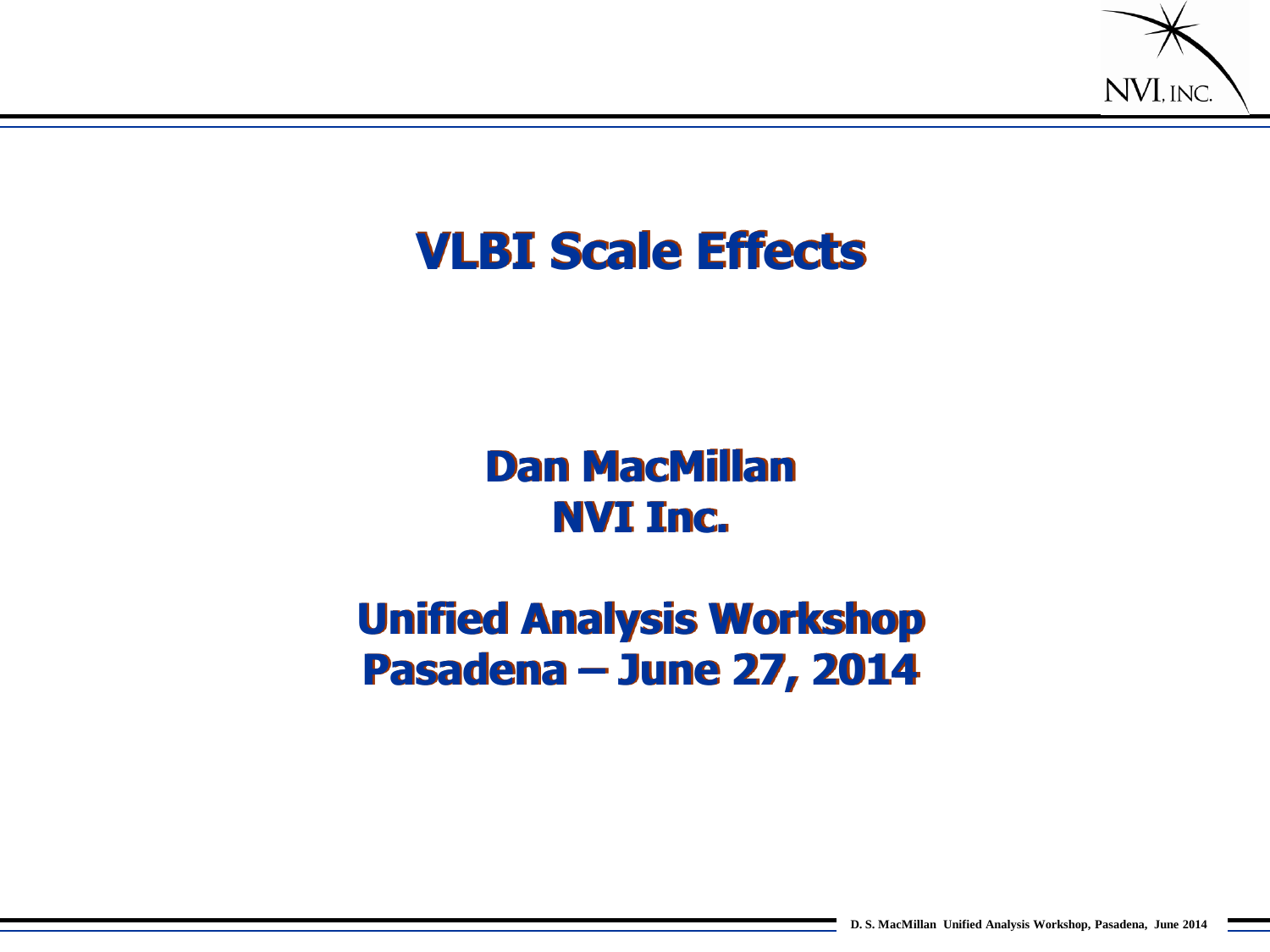

Systematic Errors Contributing to VLBI Scale

- Pressure loading and hydrology loading
- Antenna gravitational deformation
- Atmospheric delay modeling
- Radio source structure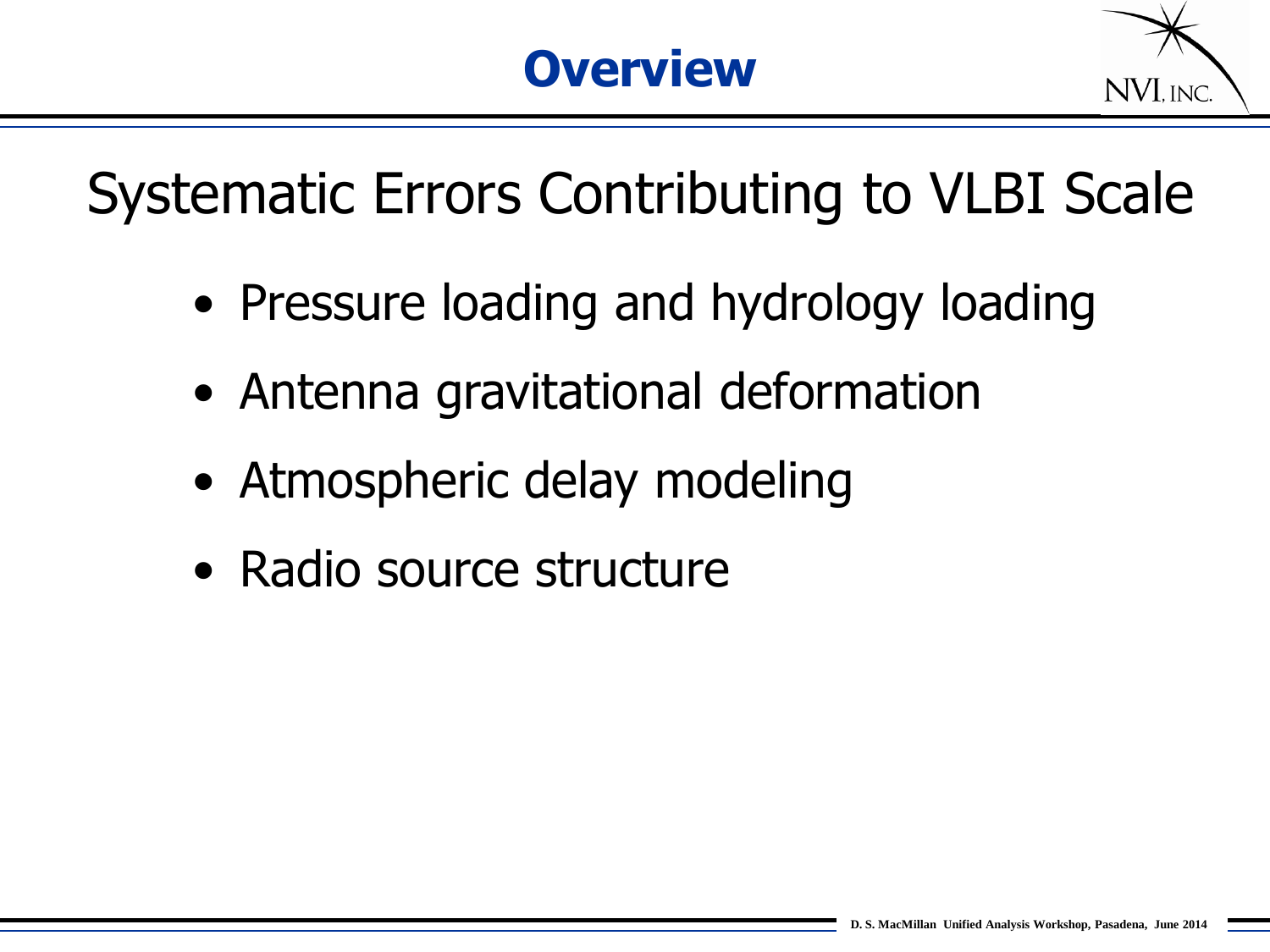## **VLBI Scale Series**





VLBI daily series relative to ITRF2008 GSFC2011b sinex weighted mean difference =1.98 mm (0.33 ppb) (from Z. Altamimi) ITRF2008 paper: (1980-2008 data) (Altamimi et al.)  $\Rightarrow$  0.53 $\pm$ 0.10 ppb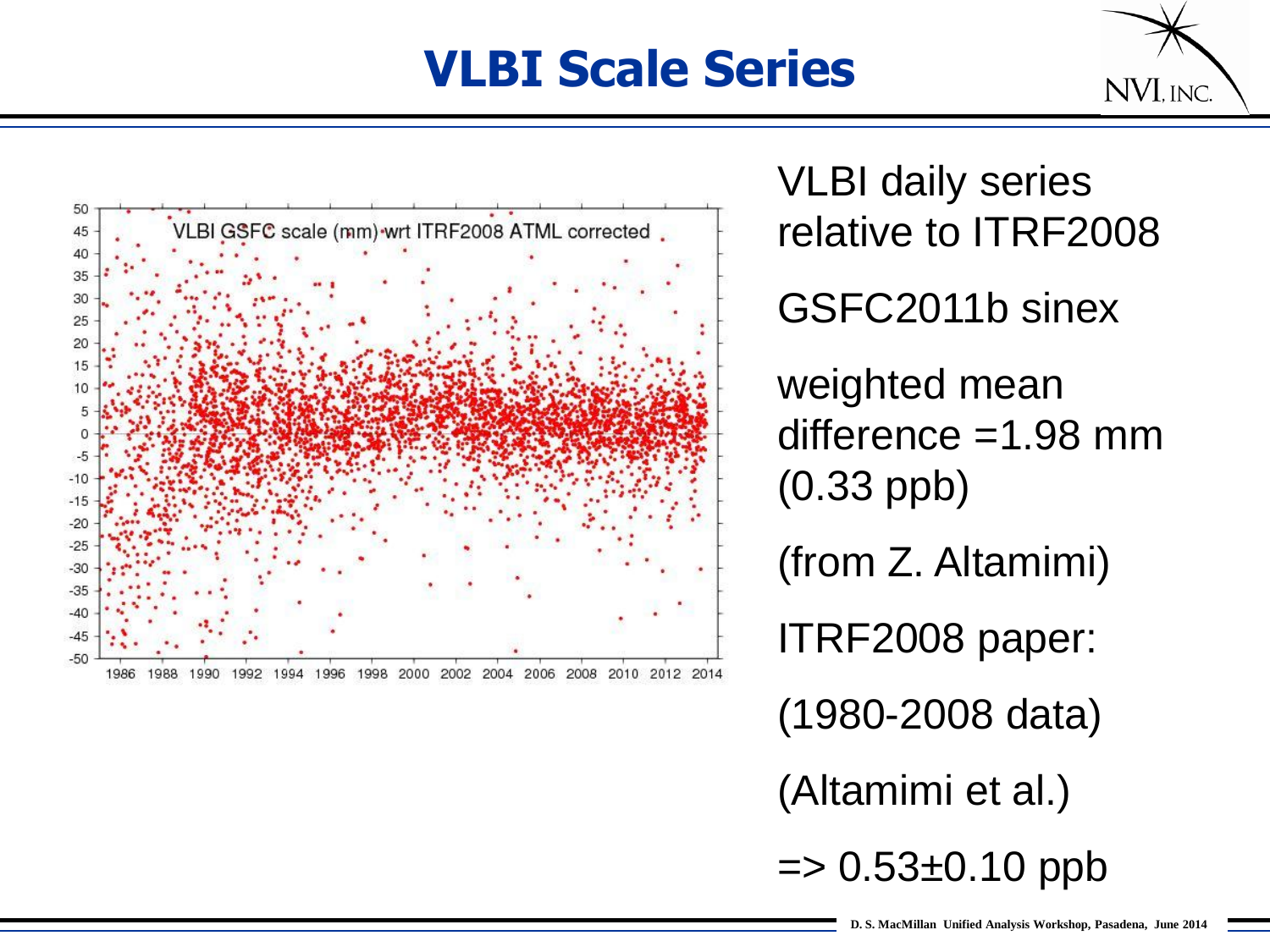# **Hydrology Loading**



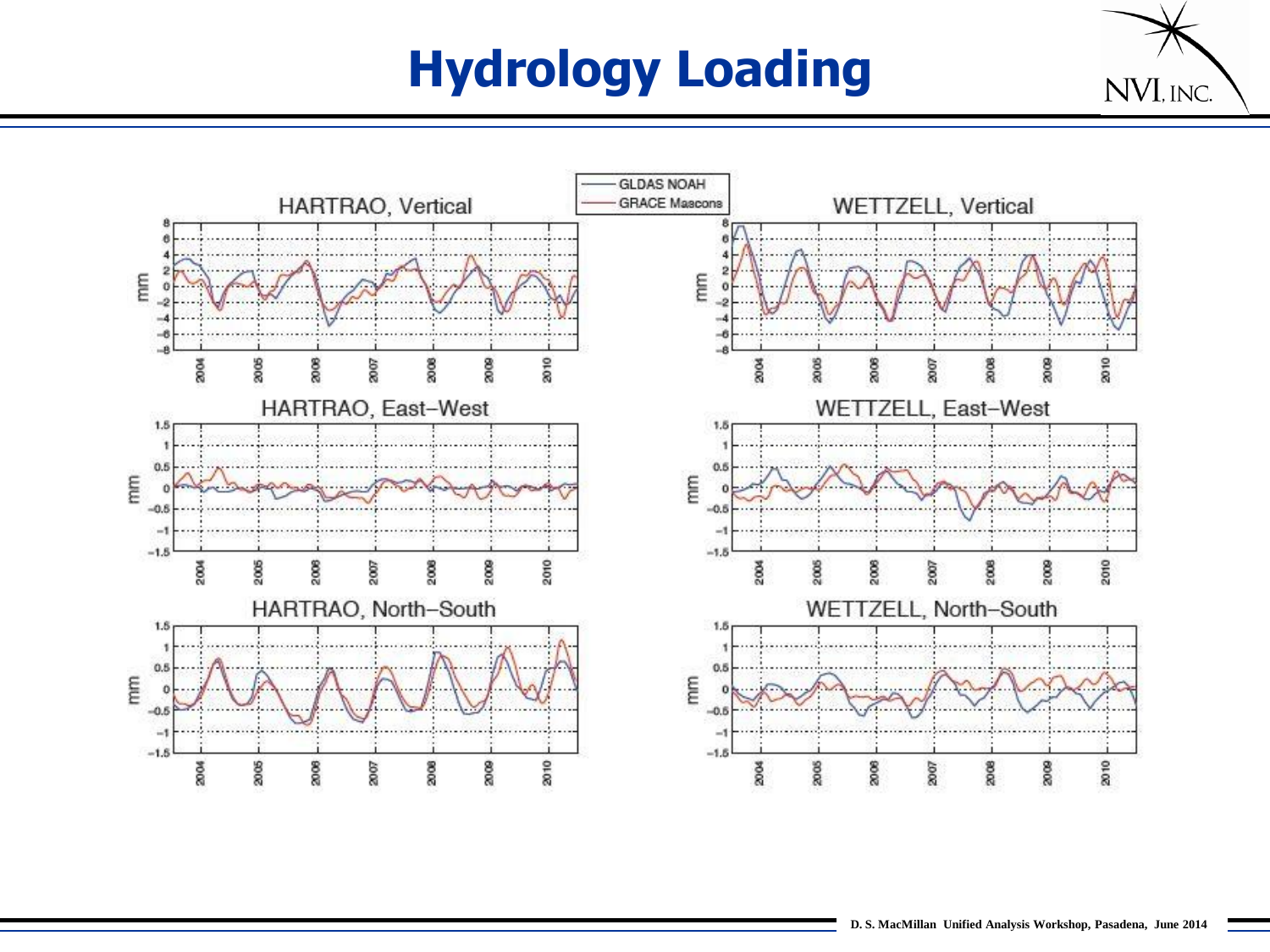## **Hydrology Loading**



NVI, INC.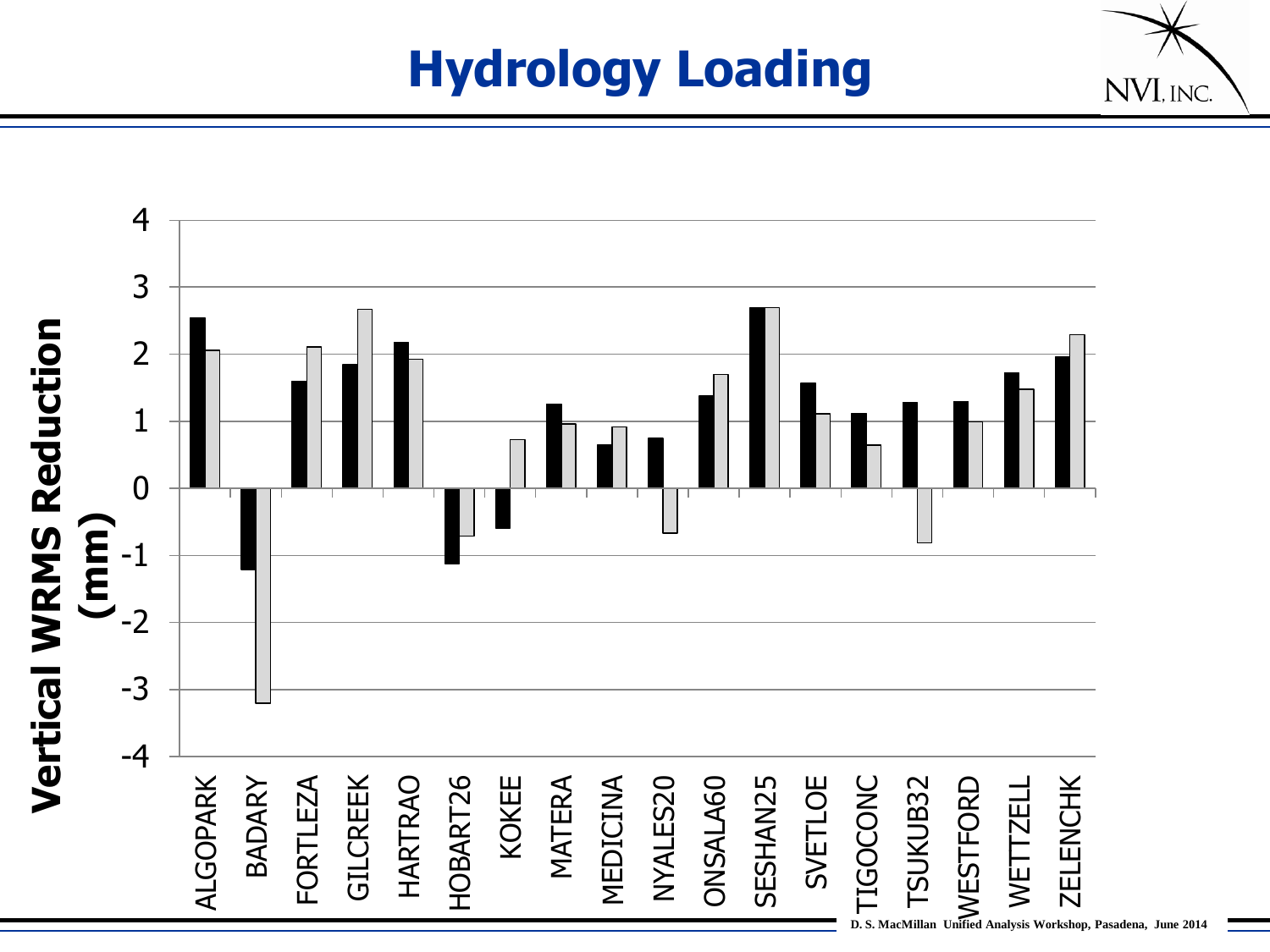



|                        |                      |                 | Annual                |                       |
|------------------------|----------------------|-----------------|-----------------------|-----------------------|
|                        | <b>Offset</b><br>ppb | Rate<br>ppb/yr  | Cosine<br>ppb         | <b>Sine</b><br>ppb    |
|                        |                      |                 |                       |                       |
| No Loading             | 0.44<br>$\pm 0.03$   | 0.005<br>±0.003 | $-0.15$<br>$\pm 0.02$ | $-0.29$<br>$\pm 0.02$ |
| Atmos Loading          | 0.44                 | 0.001           | $-0.19$               | $-0.32$               |
| Atmos+Hydro<br>Loading | 0.30                 | $-0.007$        | $-0.03$               | $-0.01$               |

Estimates are relative to ITRF2008. Data period 1980-2008.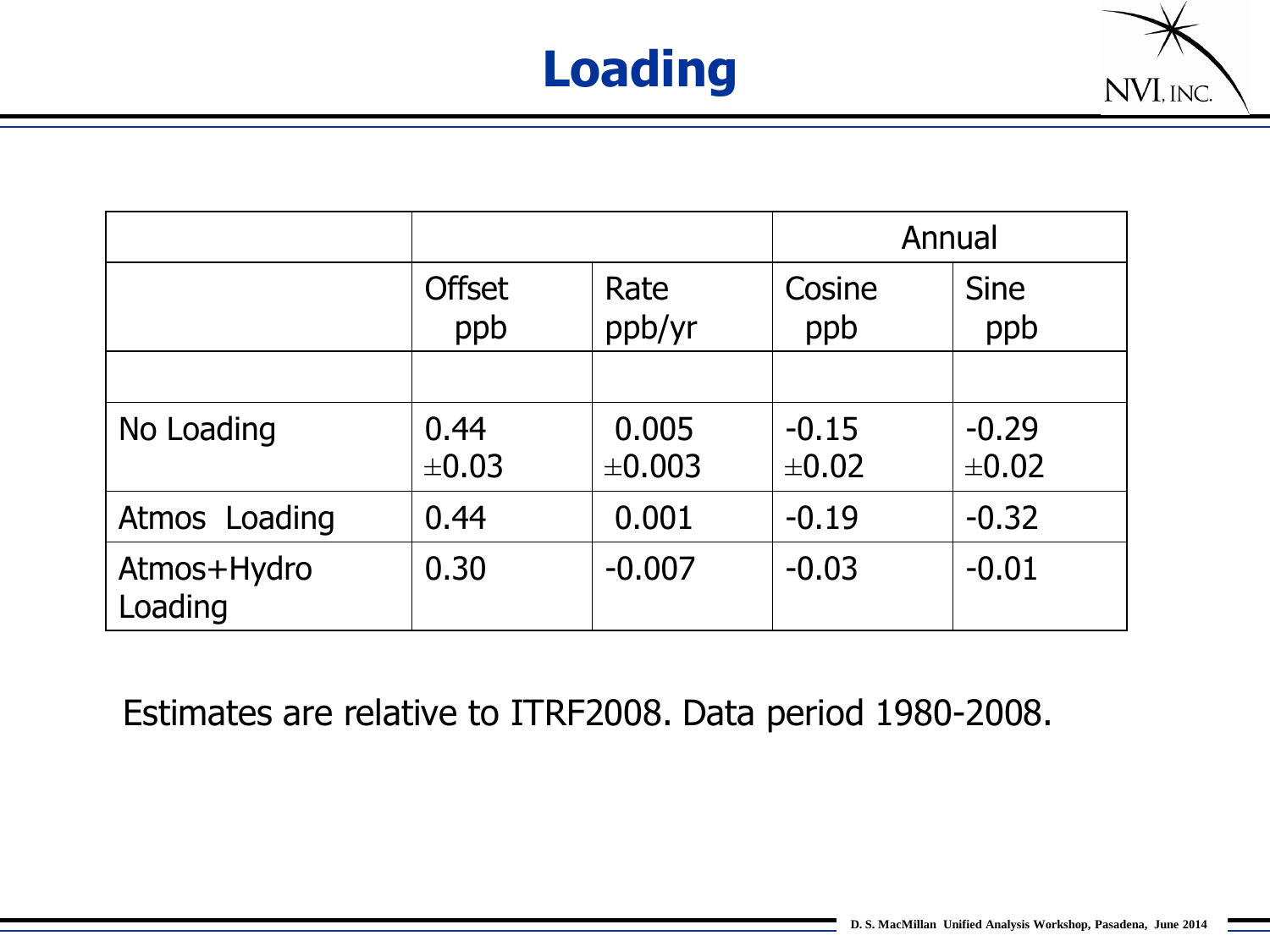## **Gravitational Deformation**





- Coefficients depend on dimensions and structure of antenna
- The functions F, V and R have to be measured for each antenna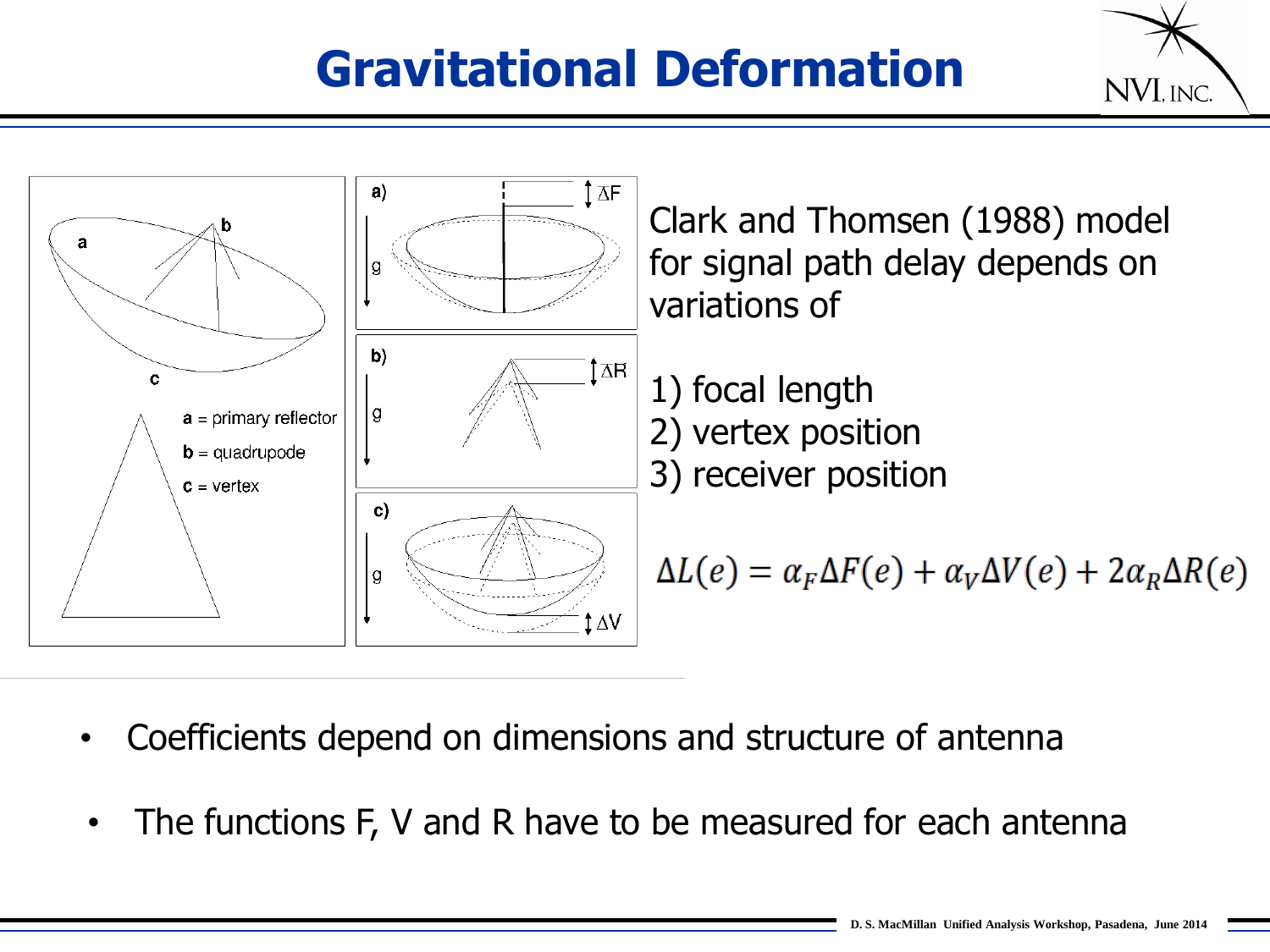### **Gravitational Deformation**



- Measurements of Noto and Medicina (Sarti and Abondanza, 2009,2010) laser scanner (F)+ terrestrial survey (R)+ finite element model (V)
- Model of deformation from Clark and Thomsen (1988) XY mount antenna at Fairbanks (26 meter diameter)

 $\Delta L(e) = -2.4 (1-sin(e))$  mm

NVI, INC.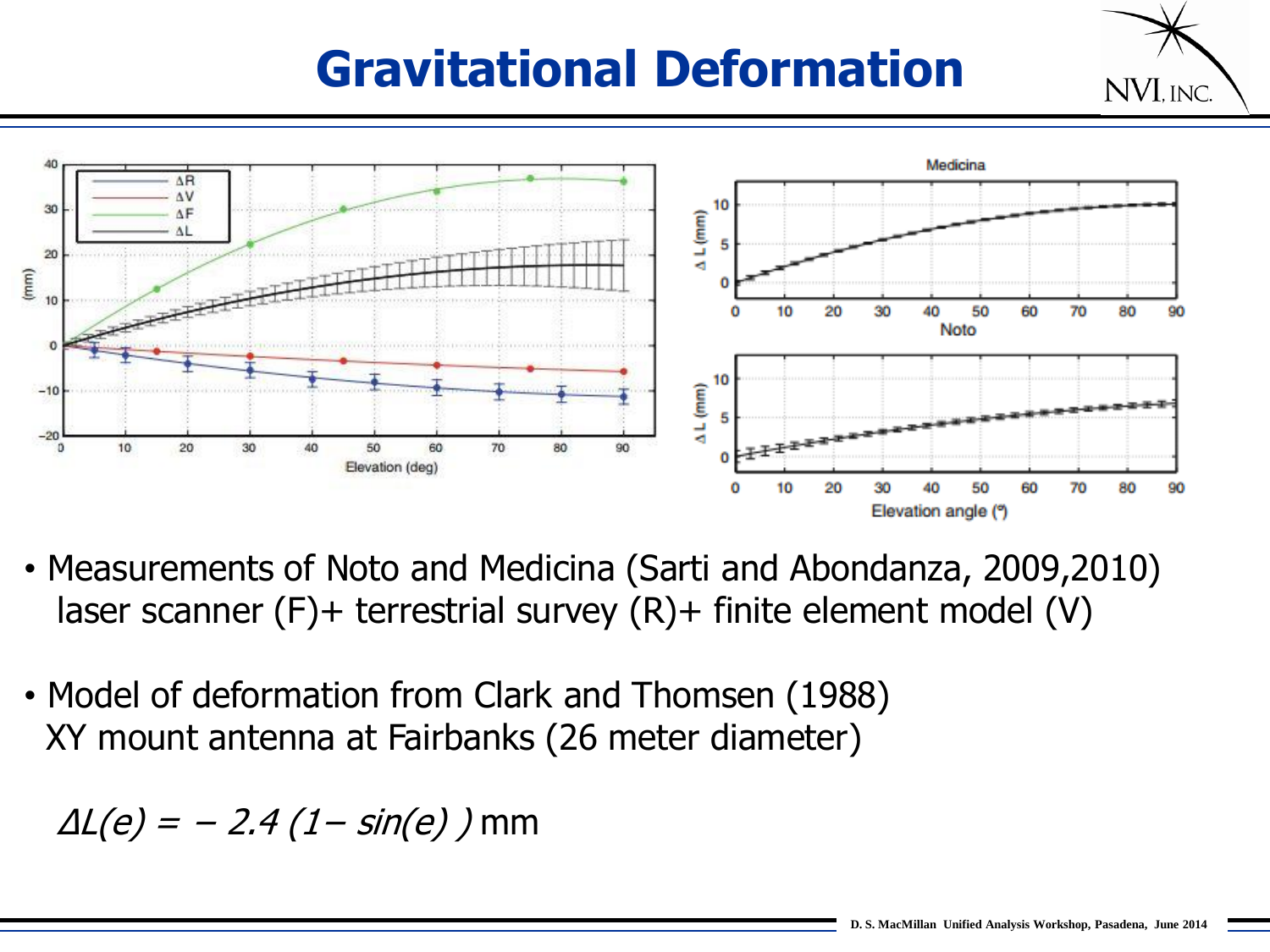#### **Gravitational Deformation**



|                        | <b>Offset</b><br>ppb | Rate<br>ppb/yr       |
|------------------------|----------------------|----------------------|
|                        |                      |                      |
| No Model               | 0.44<br>± 0.03       | 0.005<br>$\pm 0.003$ |
| Medicina Model         | 1.24                 | 0.014                |
| Noto Model             | 0.89                 | 0.011                |
| <b>Fairbanks Model</b> | 0.75                 | 0.01                 |

•Scaled each model delay ( $\sim$  Diam<sup>2</sup>) to the antenna diameter of each antenna in the solution.

• Estimates are relative to ITRF2008. Data period 1980-2008.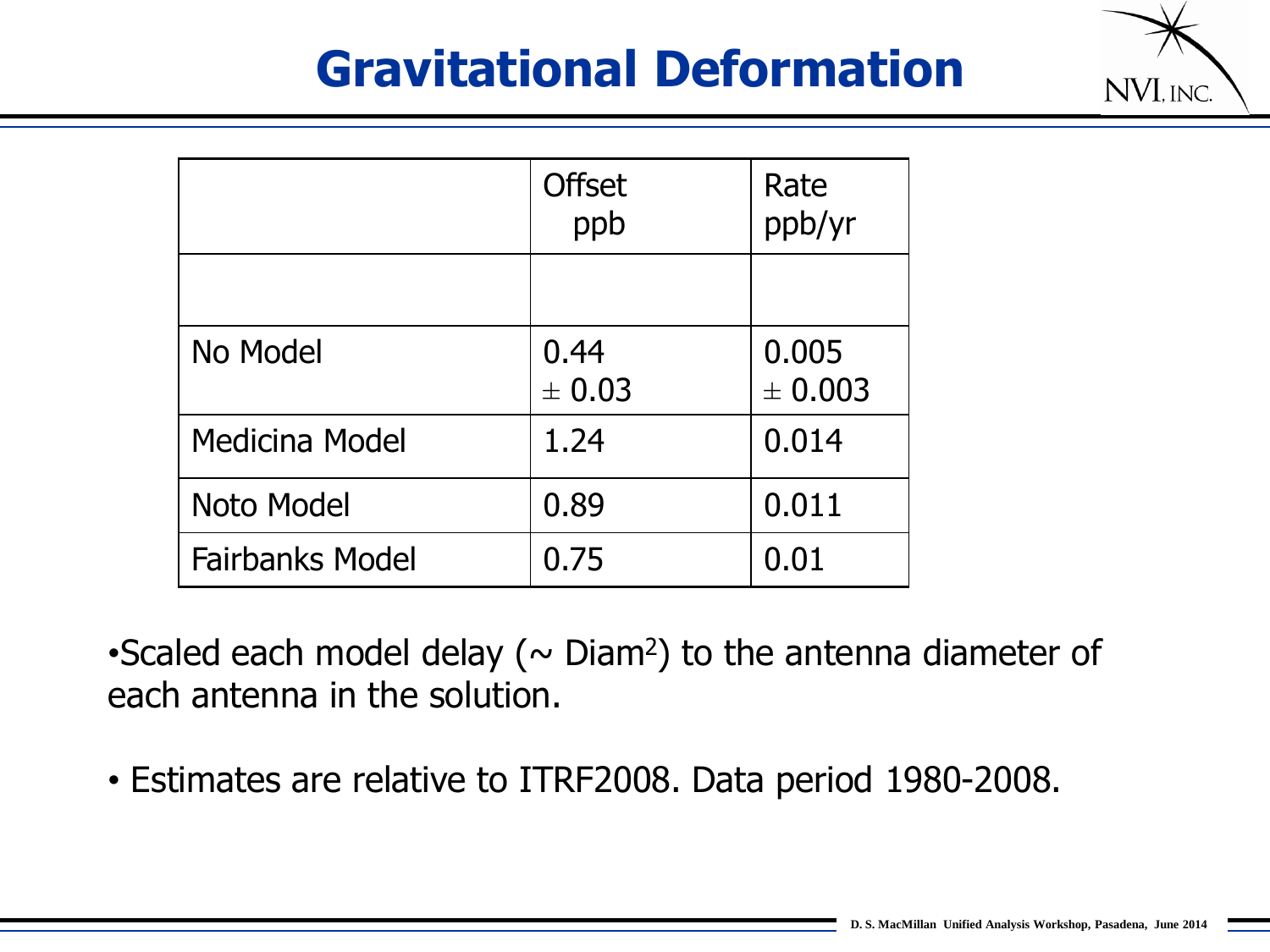## **Troposphere Raytracing**

- NVL INC.
- Compute total (dry+wet) delays and wet mapping function from numerical weather model for each VLBI observation
- Weather model is the NASA/GSFC GEOS 5.9.1
	- parameters: pressure, temperature, specific humidity, geopotential height
	- time resolution: 3 hours
	- horizontal resolution:  $0.5^{\circ} \times 0.625^{\circ}$  ( $\sim$  50 km)
	- vertical resolution: 72 levels
- Refractivity along raypath is determined by interpolation of the 4D refractivity field
- Use piecewise linear approach to compute raytraced delays
- •Constrain propagation of the ray to a plane of constant azimuth (to minimize computation time)

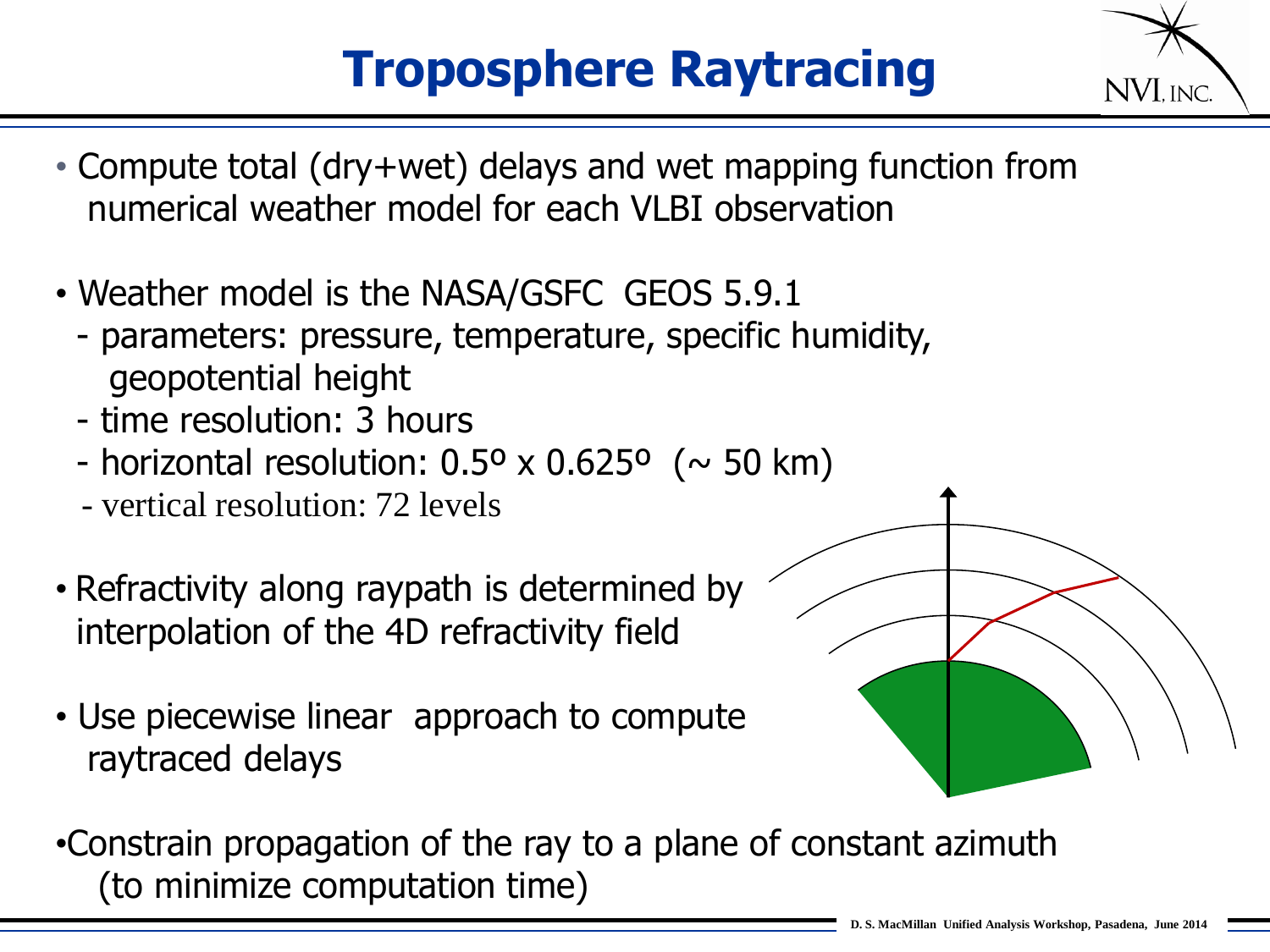## **CONT11 Baseline Lengths**



• Ordered by baseline length for each site

NVI, INC.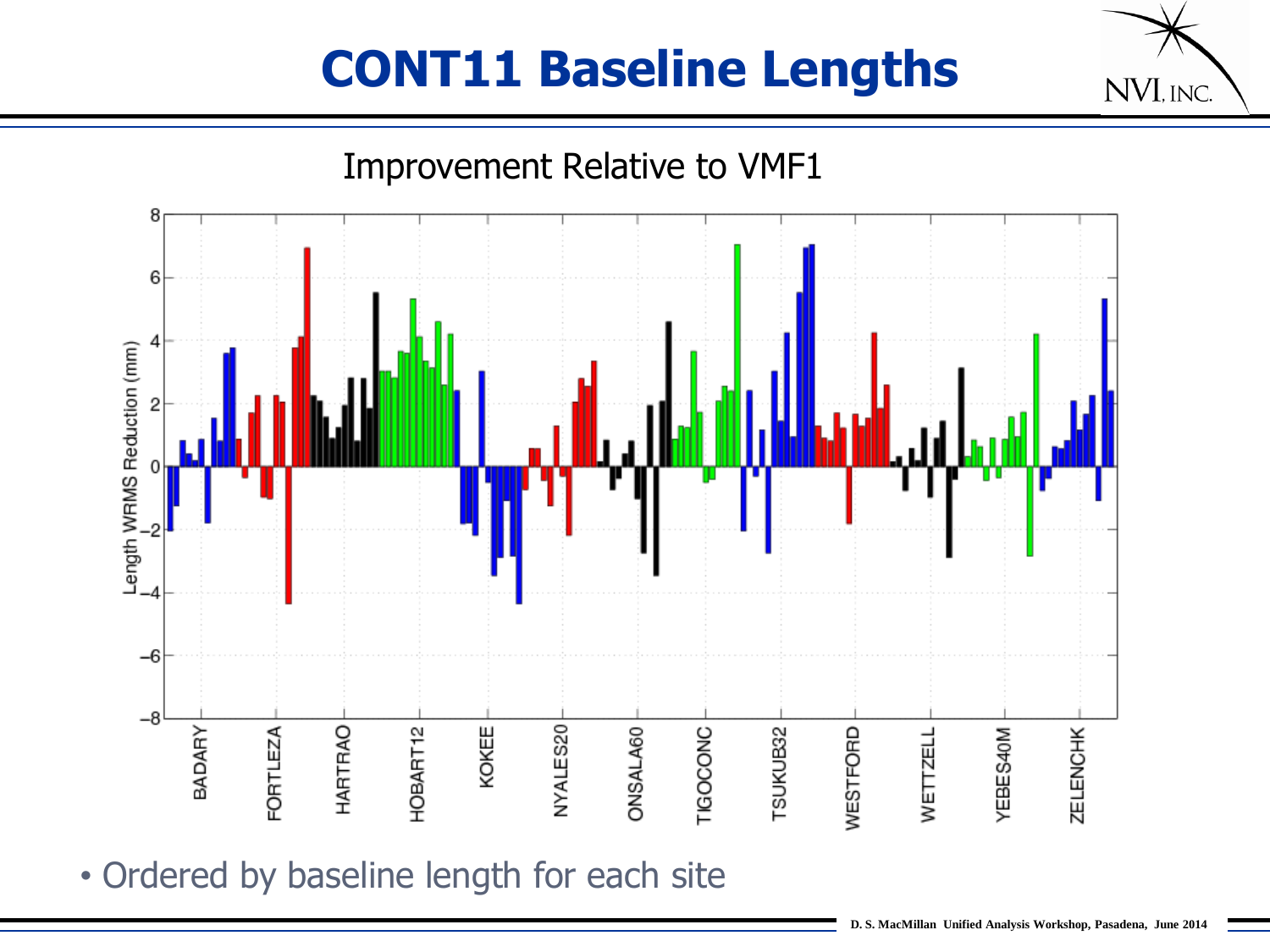#### **Troposphere Scale Bias Error**



Elevation cutoff test: Difference 5º and 12º solutions CONT11 (2011) => measure of atmosphere model error



Raytrace: 0.017 ppb VMF1: 0.075 ppb NMF: 0.061 ppb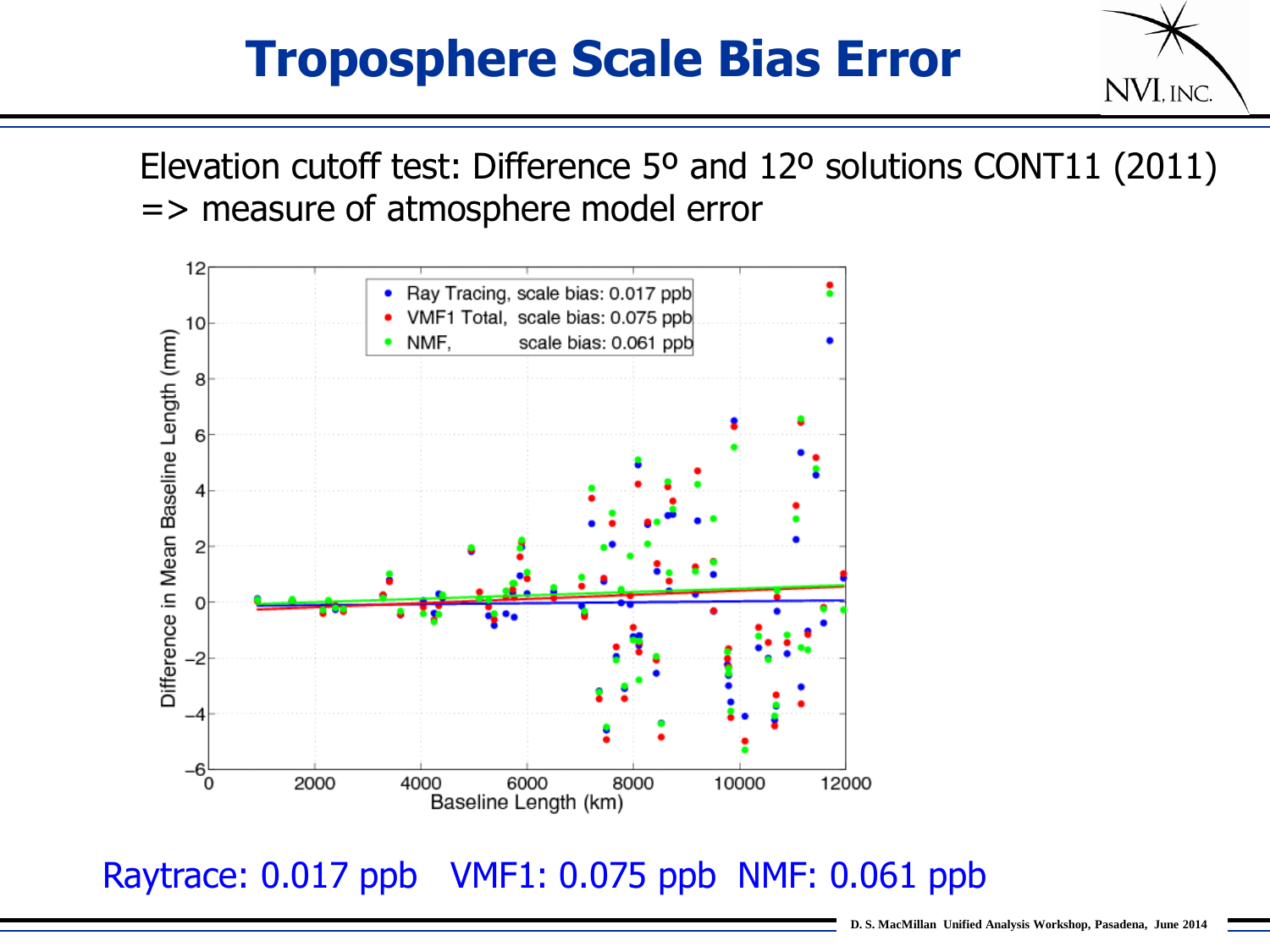## **Radio Source Instability**



- Radio source position estimates can have large rates or even nonlinear variation
	- Identified sources with unstable position time series from among the most frequently observed (geodetic) sources

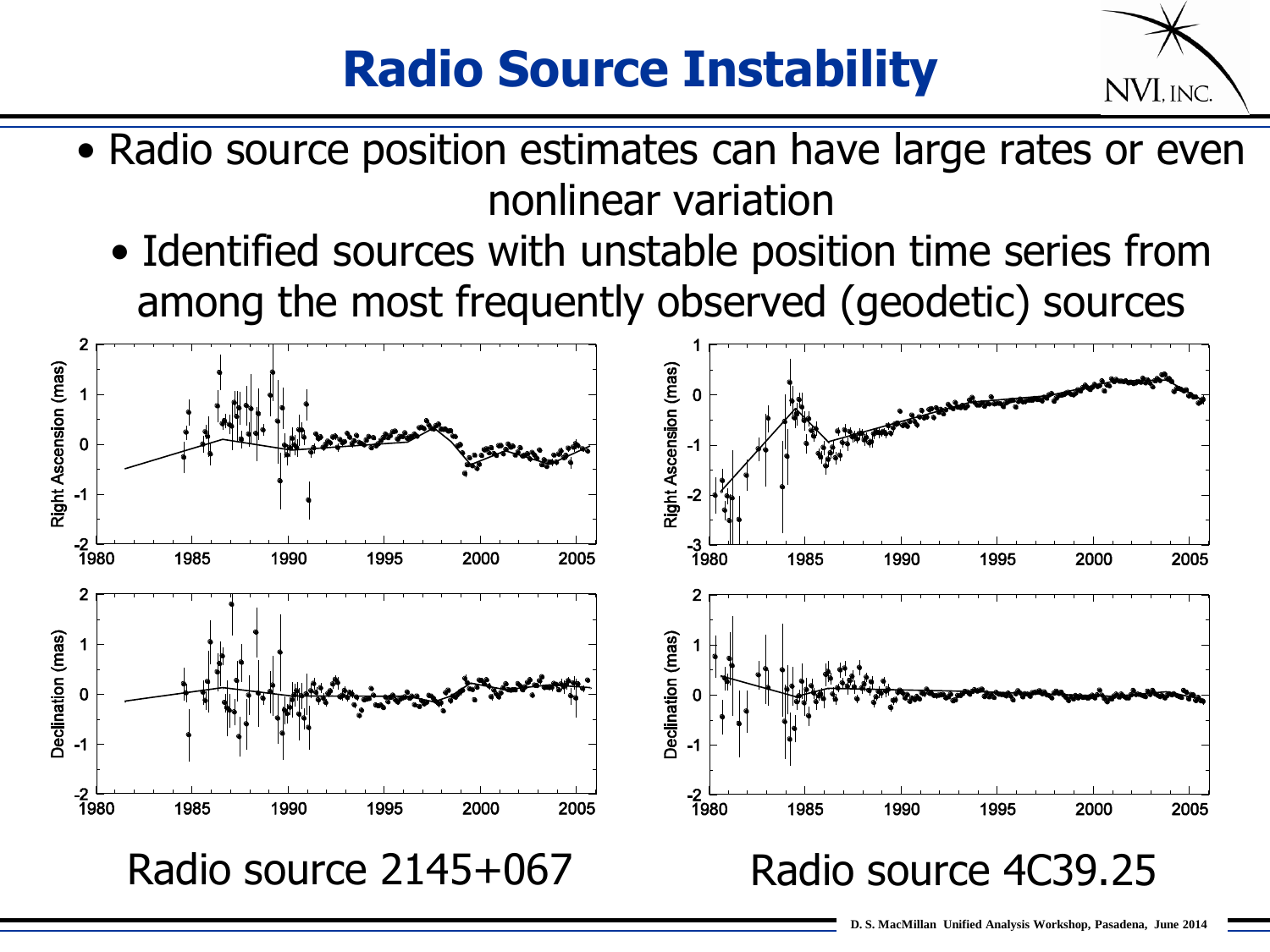

• Modeled the position variation of unstable sources either by

(1) estimating global spline parameters to fit the variation or (2) estimating positions for each 24-hour observing session

Effect of radio source instability  $\Rightarrow$ 

- 1) Spline  $-0.02 \pm 0.01$  ppb  $0.004 \pm 0.002$  ppb/yr
- 2) Local  $-0.02 \pm 0.02$  ppb  $0.008 \pm 0.002$  ppb/yr
- -